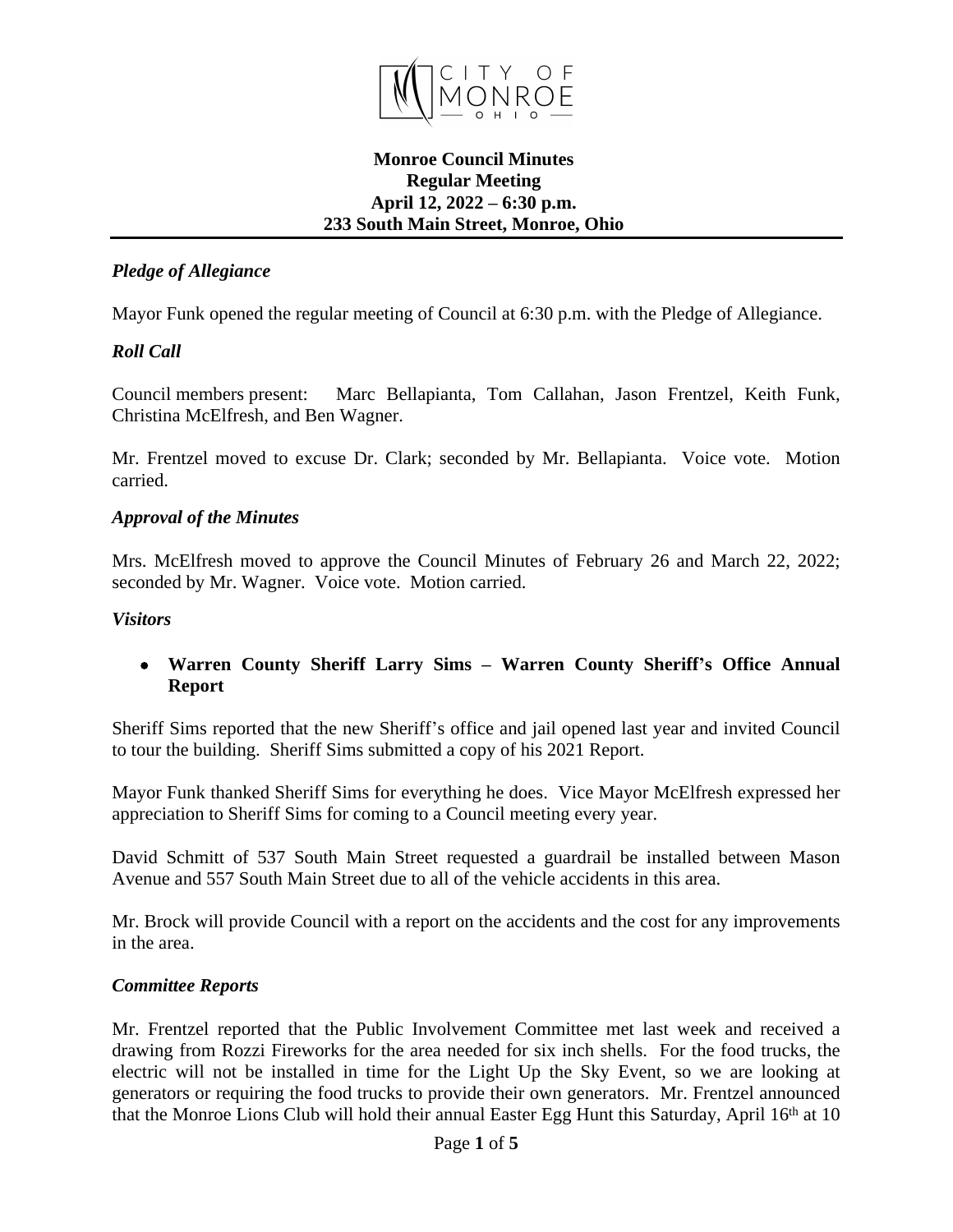

a.m. in Monroe Community Park. In addition, the first Food Truck Fair will be May  $19<sup>th</sup>$  at Monroe Community Park.

Reporting on the Finance Committee that met just prior to this evening's Council meeting, Mr. Frentzel advised that staff are working on the bonds and fines for stormwater management and bringing everything into compliance with the Environmental Protection Agency guidelines.

Mrs. McElfresh asked when the last time Finance Reports were approved. Mr. Frentzel replied that the November 2021 reports were in February of 2022 and noted that it was briefly discussed in the Finance Committee.

Mrs. McElfresh requested an explanation. Mrs. Waggaman explained the system is not closed for the year and until that happens, December of 2021 cannot be closed.

Mayor Funk recalled that at the end of the year it usually takes about the first quarter to complete.

Mrs. Waggaman advised that it is taking an extra long time due to staffing levels right now, but there is an overlap of a few months usually.

Mrs. McElfresh asked when the reports can be expected and Mrs. Waggaman advised they will probably go to the Finance Committee next month. She wasn't sure if the software issue will be resolved and everything closed out to have reports before the next meeting.

Mr. Brock mentioned that the Public Involvement Committee recommended the expenditure of \$2,000 for the band at the May 19th Food Truck Fair.

Mr. Frentzel moved to approve the expenditure of \$2,000 for the band at the May 19, 2022 Food Truck Fair; seconded by Mr. Wagner. Voice vote. Motion carried.

Mrs. McElfresh reported that the Technology Committee met with Velecor that handles our telephone system and IT systems and everything is running smoothly.

# *Old Business*

None.

# *New Business*

**Emergency Resolution No. 16-2022**. A Resolution authorizing the City Manager to enter into a service agreement by and between the City of Monroe and Axon Enterprise, Inc. for the service and licensing of the Department of Police body cameras and declaring an emergency.

Chief Buchanan explained this supports the Axon body cameras and supports the software and firmware updates. He noted that it is a little cheaper this year.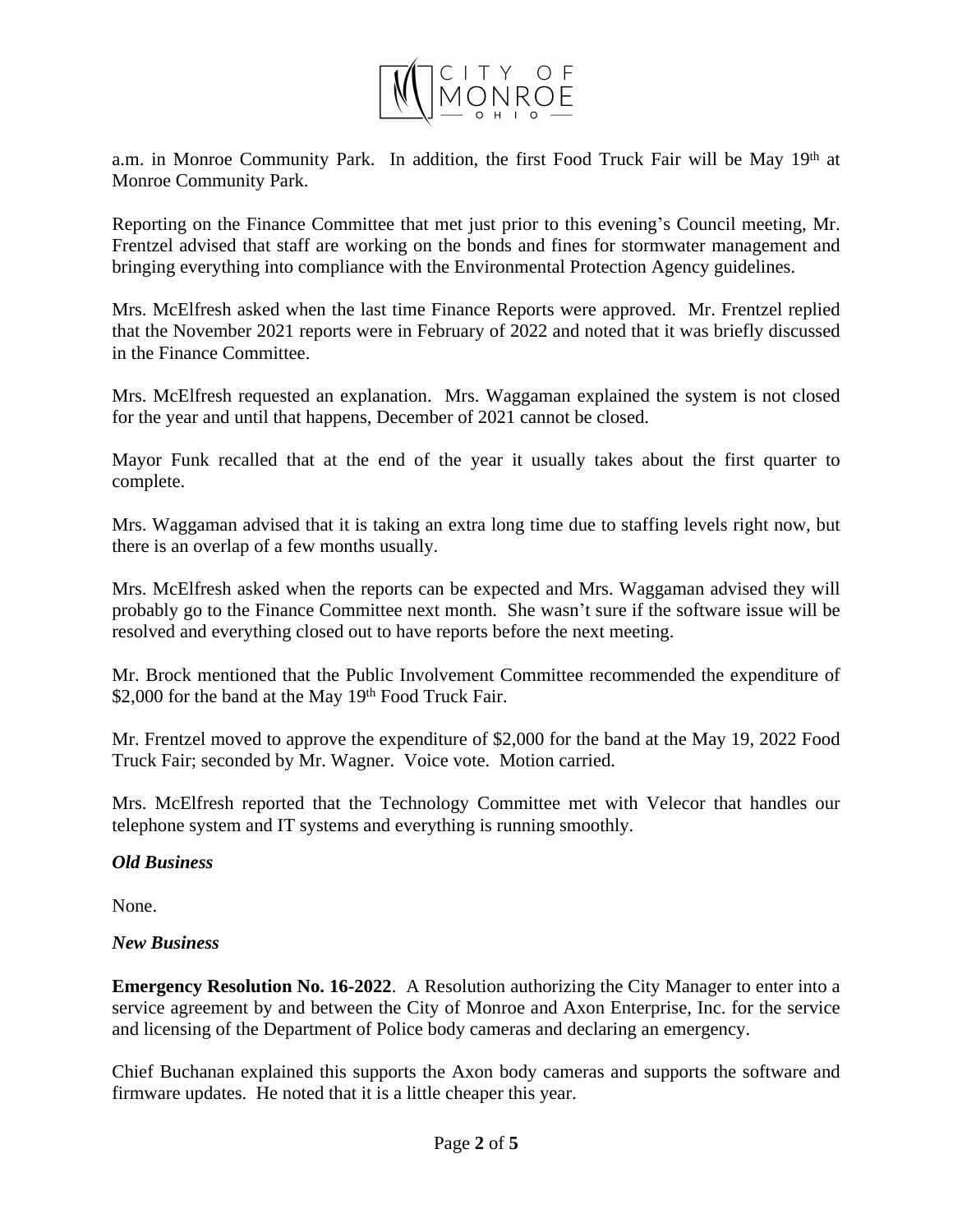

Mrs. McElfresh moved to suspend the rule requiring the reading of Emergency Resolution No. 16-2022 on two separate days, authorize its adoption on the first reading, and have it read by title only; seconded by Mr. Bellapianta. Voice vote. Motion carried.

The Clerk of Council read Emergency Resolution No. 16-2022 by title only.

Mrs. McElfresh moved to adopt Emergency Resolution No. 16-2022; seconded by Mr. Frentzel. Roll call vote: six ayes. Motion carried.

**Emergency Resolution No. 17-2022**. A Resolution authorizing the City Manager to enter into an agreement by and between the City of Monroe and Majors Enterprises Inc. for the Greentree Road Culvert Replacement and declaring an emergency.

Mr. Morton reported the 24 inch corrugated pipe on Greentree Road is rotten and water is flowing around the pipe rather than through it. There is fear if the repairs are not made as soon as possible the road could collapse due to the weight of the vehicles that travel this area. Mr. Morton reached out to Warren County to see if there could be a joint effort to make the repairs and Warren County agreed to take care of the traffic control and set up the detour. In addition, we can utilize the Warren County vehicle tax monies in the amount of \$18,000 towards this project.

Mr. Brock advised this has not been budgeted, but it is an emergency before any incidents occur on a failed pipe.

Mrs. McElfresh moved to suspend the rule requiring the reading of Emergency Resolution No. 17-2022 on two separate days, authorize its adoption on the first reading, and have it read by title only; seconded by Mr. Bellapianta. Voice vote. Motion carried.

The Clerk of Council read Emergency Resolution No. 17-2022 by title only.

Mrs. McElfresh moved to adopt Emergency Resolution No. 17-2022; seconded by Mr. Bellapianta. Roll call vote: six ayes. Motion carried.

**Consideration of Motion** to authorize the expenditure of \$77,620.41 to purchase a 305 Mini Hydraulic Excavator for the Department of Public Works.

Mr. Morton reported this will replace a 2006 excavator that is in need of serious repairs and not worth putting money into.

Mr. Callahan asked if the old one would be traded in. Mr. Morton advised we will, but do not have a trade number yet. In addition, there is a skid loader as well they will be getting rid of.

Mrs. McElfresh moved to authorize the expenditure of \$77,620.41 to purchase a 305 Mini Hydraulic Excavator for the Department of Public Works; seconded by Mr. Frentzel. Voice vote. Motion carried.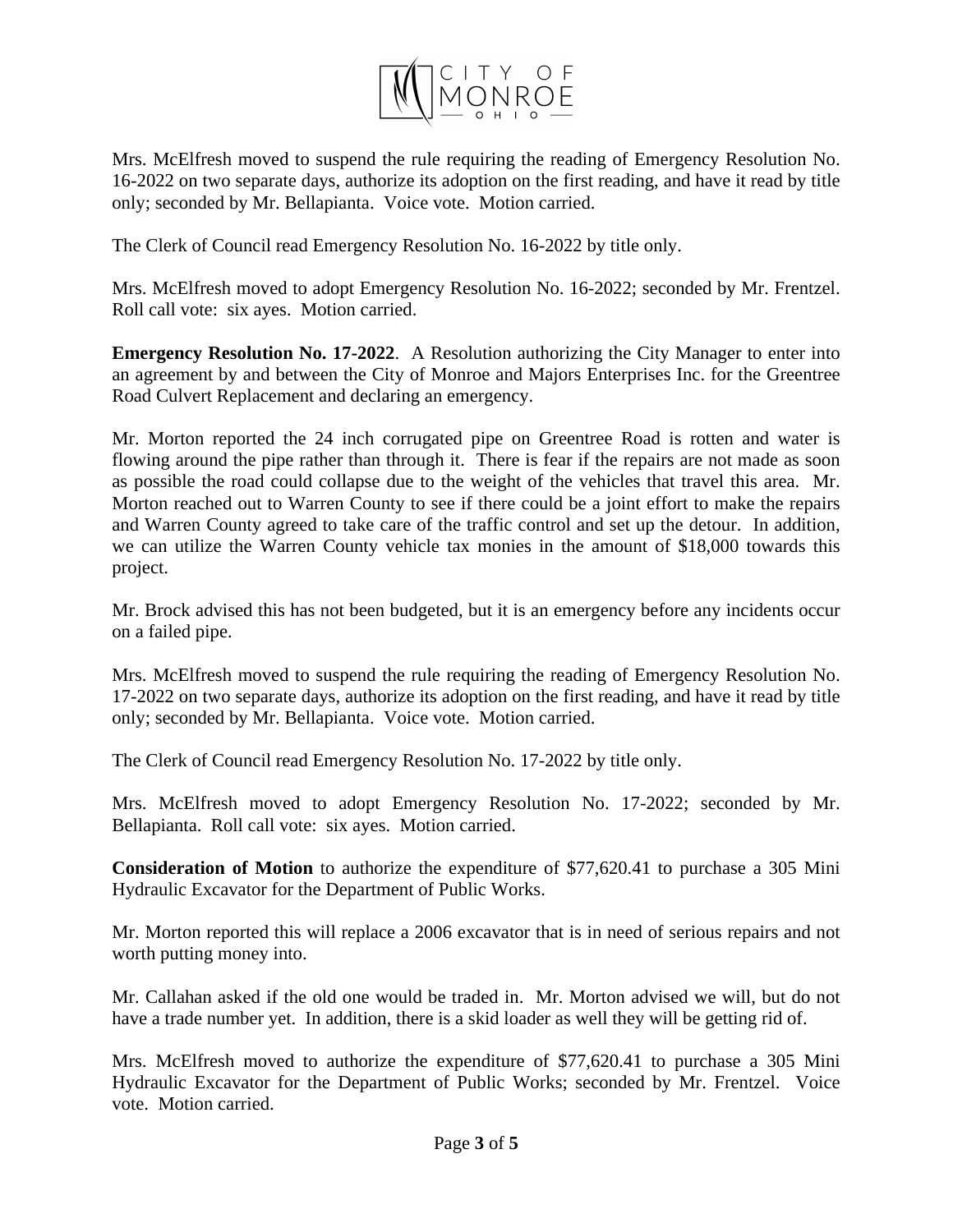

#### *Administrative Reports*

Mr. Brock reminded Council that Memorial Day is coming up and requested Council members to let Mrs. Wasson know if they are available to attend the ceremony.

Mr. Brock referred to his supplemental report that listed a few items he wanted to get direction from Council about. He wanted to keep these items top-of-mind to continue moving forward.

Mrs. McElfresh thanked Mr. Brock for wanting to keep these items on the forward moving radar; however, she would like to have a separate work session to go through the items that Mr. Brock included in the supplemental report.

The Clerk of Council will coordinate a date and time for this work session.

Mr. Bellapianta announced that he recently graduated from the Monroe Police Academy and complimented Chief Buchanan, Officer Joshua King, and especially the Auxiliary officers that were present throughout everything.

Chief Buchanan thanked Mr. Bellapianta for his kind words and recognized the dispatchers for the work they do as this is 9-1-1 Telecommunicators Week

Mrs. McElfresh expressed her appreciation for the combined meeting held with the Monroe School Board last evening.

 **Executive Session –** To consider confidential information related to the marketing plans, specific business strategy, production techniques, trade secrets, or personal financial statements of an applicant for economic development assistance.

Mrs. McElfresh moved to adjourn into executive session to prepare for negotiations with public employees concerning their compensation or other terms and conditions of their employment and consider confidential information related to the marketing plans, specific business strategy, production techniques, trade secrets, or personal financial statements of an applicant for economic development assistance; seconded by Mr. Bellapianta. Roll call vote: six ayes. Motion carried.

Council adjourned into executive session at 7:18 p.m.

Mrs. McElfresh moved to reconvene into regular session; seconded by Mr. Bellapianta. Voice vote. Motion carried.

Council reconvened into regular session at 8:35 p.m.